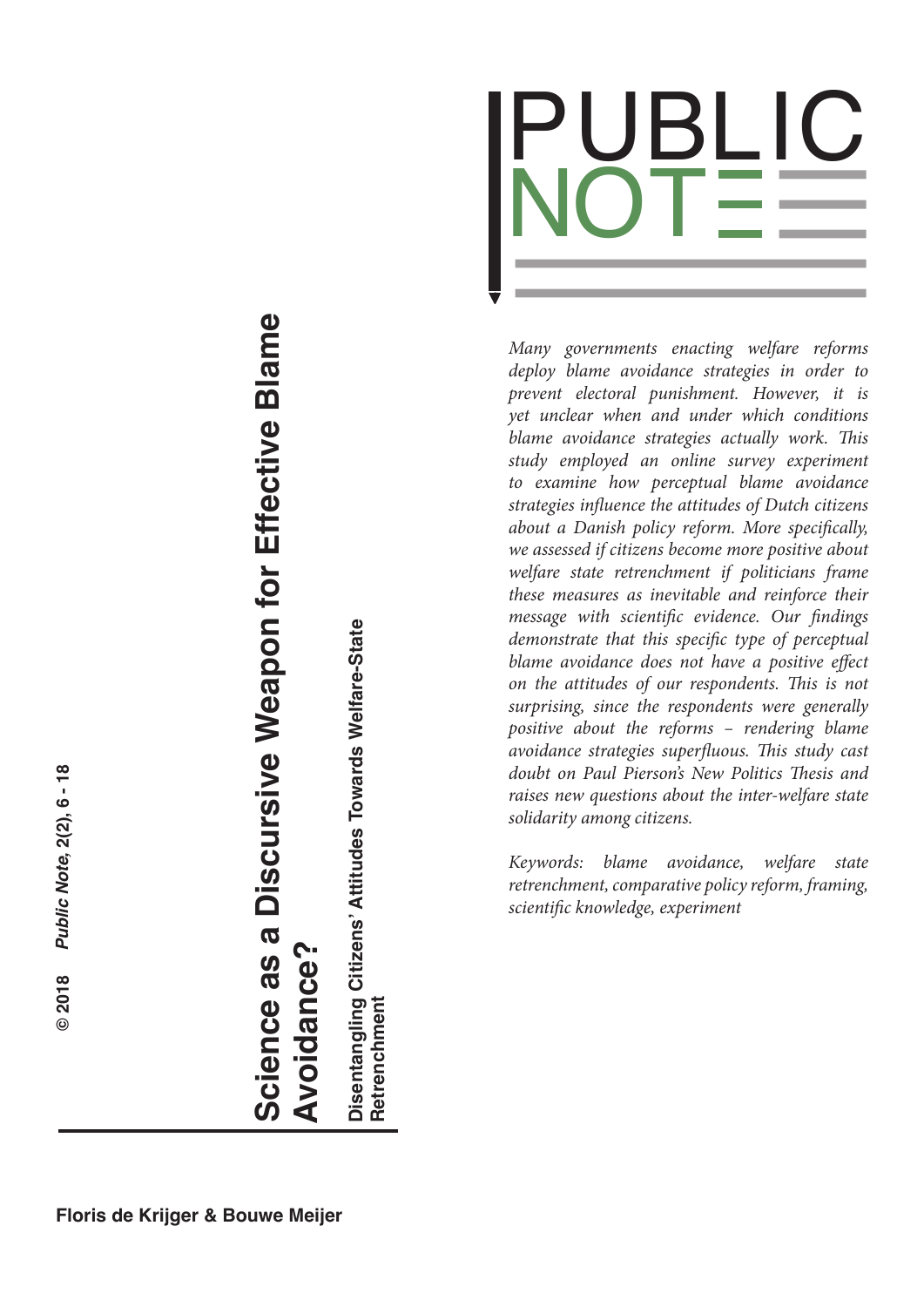t has long been assumed that governments are hesitant to reform the welfare state due to the fear to be electorally punished. The underlying logic of this so-called New Politics Thesis is that welfare cuts are generally unpopular among citizens, which may eventually decrease political support (Pierson, 1994). Even though many citizens are in favor of lowering public spending and taxes, this enthusiasm quickly turns into skepticism when it pertains to programs that may affect them directly (Levy, 2010). Reforms can thus be considered electorally risky. Nonetheless, existing literature demonstrates that Pierson's claim does not hold empirically: governments that do enact welfare cuts are not always electorally punished (Vis, 2009; Vis, 2016; Wenzelburger & Hörisch, 2016). In fact, retrenchment may even provide the governments with credit-claiming opportunities (Bonoli, 2012; Elmelund-Præstekær & Emmenegger, 2013; Davidsson & Marx, 2013) **I**

One explanation for this puzzling finding is that electoral punishment is prevented by blame avoidance strategies – i.e. strategies that governments use to avoid the electoral blame for a potentially unpopular policy reform. These blame avoidance strategies can be categorized into three types: manipulating procedures, manipulating payoffs and manipulating perceptions (Vis, 2016). The former is concerned with avoiding blame for unpopular reforms by altering the procedures of policy making – for instance by delegating the decisions to another institution that can be blamed instead. Payoffs can be manipulated by changing the gains and losses of a welfare cut. For example, politicians can draft reforms that affect groups that are unlikely to mobilize in order to decrease the chances of punishment. Lastly, a government can change the perceptions of those affected by the reform, which is usually achieved by framing the reform in a particular way.

This article examines how governments avoid the blame for unpopular reforms by manipulating perceptions. The main reason to focus on perceptions is that this strategy is ubiquitous in the political debate. Compared to manipulating procedures or payoffs, influencing the salience of negative consequences is relatively simple for politicians: they merely need to frame an issue in a particular way, instead of tinkering with procedures or changing the affected groups. Moreover, these 'issue frames' can be employed for many program types and reforms.

Although theories of blame avoidance provide a missing link between welfare cuts and the non-occurrence of electoral punishment, this link has not been clearly established. The scant empirical evidence only indicates that the non-occurrence of electoral punishment can be explained by blame avoidance (McGraw, 1991; Slothuus, 2007; Wenzelburger, 2014; Wenzelburger & Hörisch, 2016). However, it is yet unclear 'when and why a blame avoidance strategy that manipulated perceptions is successful' (Vis, 2016, p. 129). The few studies that have focused on conditional factors did not target aspects specifically related to frames. Instead, the emphasis has been put on macro-level factors, such as economic conditions (e.g. Vis, 2009; Goerres, Karlsen, & Kumlin, 2015) or the choice of retrenchment strategy (e.g. Elmelund-Præstekær & Klitgaard, 2012). The only exception is an experimental study of Slothuus (2007), in which the persuasiveness of the frame was examined by portraying recipients as either deserving or not deserving the benefits.

This lack of knowledge of conditions that constitute successful blame avoidance calls for incorporating such conditions. Therefore, we include scientific knowledge as a moderating variable. Multiple studies have suggested that the actual framing effect depends on the persuasiveness of the frame (e.g. Brewer, 2001; Chong & Druckman, 2007). If the quality of the frame is raised, for instance because it comes from a high-credibility source, the frame may be more persuasive (Druckman, 2001). Arguably, this is also the case with deploying scientific knowledge. Science is often thought to be a relatively objective form of knowledge, since it is concerned with how the world actually is, rather than how the world ought to be (Douglas, 2009). As a consequence, science is imbued with a sense of objectivity that can legitimize contentious political reforms – it gives political decisions an apolitical connotation (Stone, 2012). It is plausible that this hint of objectivity influences the effect of a blame avoidance strategy. The central research question of this article reads:

#### *Do perceptual blame avoidance strategies influence the attitudes of citizens, and to what extent is this relationship strengthened by the deployment of scientific knowledge?*

An internet experiment is employed to study the causal link between blame avoidance and attitudes of citizens. Experiments are well-equipped to answer this question because few methodological approaches come as close to drawing reliable causal inferences as experiments.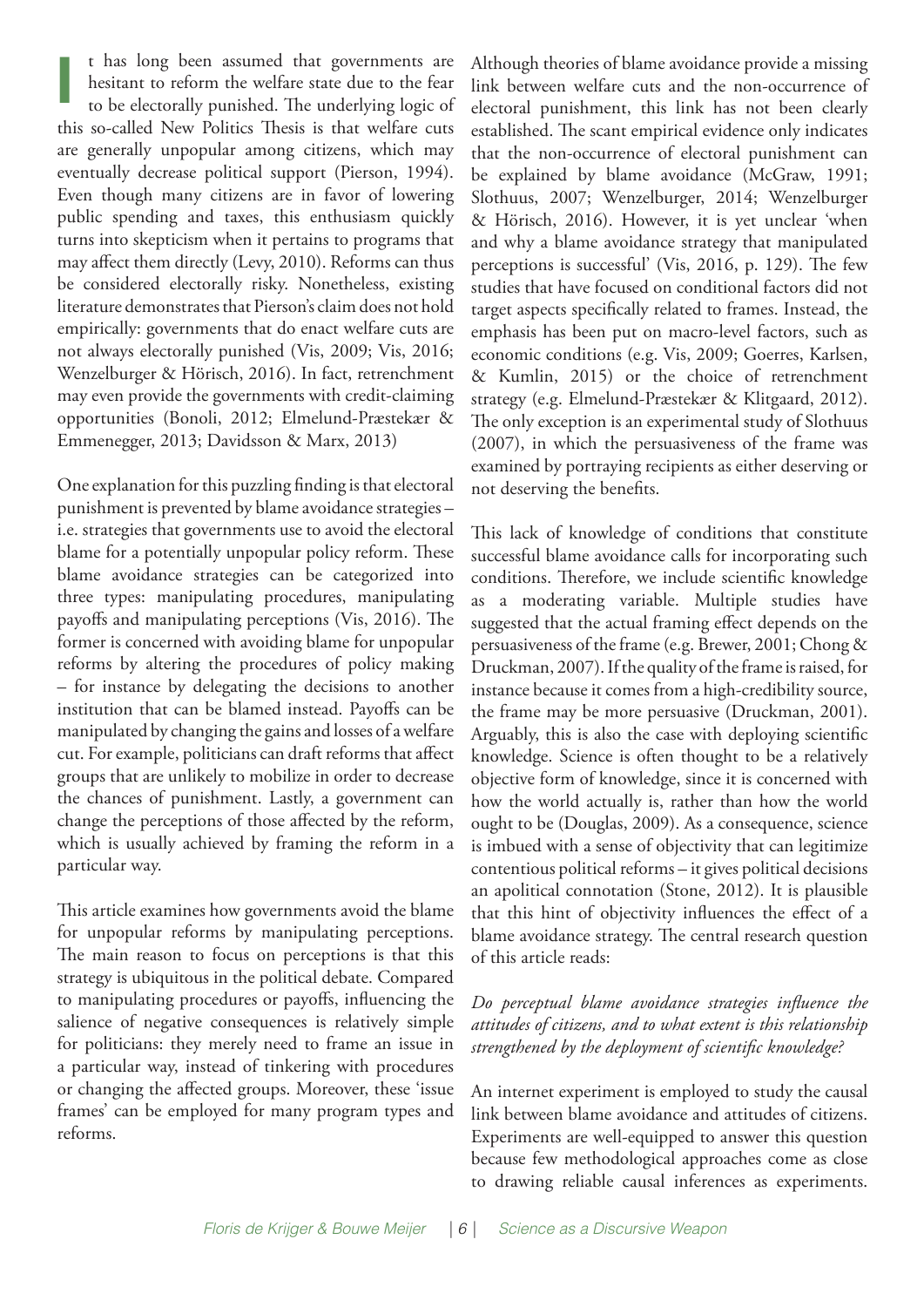Furthermore, the answer to the research question is highly *important in our time. Science is increasingly used as a* tool of politics: it has a major role in decision-making and the development of policies, but its influence on democratic processes remains unclear (Pielke Jr., 2003; Stone, 2012; Bolsen, Druckman, Cook, 2014; Druckman & Bolsen, 2011). This study contributes to this gap in the literature by assessing the persuasiveness of scientific knowledge.

# **1. Theoretical Framework**

# **1.1 Blame avoidance and welfare state retrenchment**

Within policy studies, Weaver (1986) was the first to analyze blame avoidance in a systematic manner. In his interpretation, politicians are inclined to engage in blame avoiding behavior only when they take unpopular decisions, but neglect to claim credit for popular ones. This asymmetry could be explained by the so called 'negativity bias' of constituencies: voters tend to be more sensitive to losses than to gains. To put it differently: 'voters are more sensitive to what has done to them than to what has been don for them' (Weaver, 1986, p. 373). Pierson (1994) further explained the electoral riskiness of welfare state reforms by referring to the cost and benefit distribution underlying these policies. Accordingly, retrenchment measures are hard to implement because the benefits of these allowances are concentrated among a small group of citizens whereas the costs are widely distributed (see also, Wilson, 1973). For instance, while cutting welfare payments directly decreases the purchasing power of the affected citizens, the improved public finance that emerges from it is not benefiting any electoral groups in particular.

For politicians, these electoral dynamics often give rise to the following dilemma: on the one hand, they need to act decisive and implement unpopular policies that eventually will contribute to the 'public good'. On the other hand, politicians will not be able to pursue other long-term policy objectives if enacting disliked public policies precludes them from becoming re-elected (Weaver, 1986). A factor that complicates this situation even further is that electoral punishment is also likely to occur if neglecting to reform welfare policies eventually result in economic stagnation (Lewis-Beck, 1988; Powell, & Whitten, 1993). To overcome this quandary, politicians often try to avoid the blame that the enacted

unpopular policy reform generates. Wenzelburger (2014) refined this mechanism by pointing out that politicians turn to blame avoidance strategies because they assume that welfare state reform elicits popular discontent. Blame avoidance strategies are thus so widely used because politicians' behavior is dictated by their subjective expectation of electoral risk, rather than the actual chance of becoming punished.

# **1.2 A framing strategy of blame avoidance**

Recall that we focus on blame avoidance strategies in which politicians aim to change citizens' perception about a reform proposal (Vis, 2016). Politicians try to frame the proposal in such a way that citizens evaluate the rationale for the reform more positively or assess its consequences less far-reaching. Several types of framing strategies are distinguished in the literature. For instance, politicians could try to justify the retrenchment by referring to diminishing financial viability of the welfare state (Goerres, et al., 2015; Green-Pedersen, 2002) or by questioning whether certain recipients deserve their benefits (Slothuus, 2007). Another common discursive strategy is to treat a lower administrative level, previous government or any other third entity as a scapegoat and blame the cutbacks on their negligent behavior (Weaver, 1986; Wenzelburger, 2014).

Policy scholars turn to the general framing literature to understand why perceptual blame avoidance strategies are effective in altering citizens' attitudes. After all, politicians who employ perceptual blame avoidance strategies are in essence trying to craft the attitudes of citizens by strategically framing the reform at hand (Slothuus, 2007; Wenzelburger & Hörisch, 2015; Goerres, et. al, 2015). Entman (1993) explains that framing encompasses two elements: selection and salience. Hence, framing means 'to select aspects of a perceived reality and make them more salient in a communicating text, in such a way as the promote problem definition, causal interpretation, moral evaluation and/or treatment recommendation' (p. 52). If framing actually alters citizens' attitude or opinion about a certain issue scholars speak of a 'framing effect' (Nelson, et al., 1997). Thus, perceptual blame avoidance strategies are efficacious in changing citizens' attitudes if this 'framing' effect occurs. This raises the questions: why does framing influences opinion formation and under which conditions is a framing effect more likely to occur?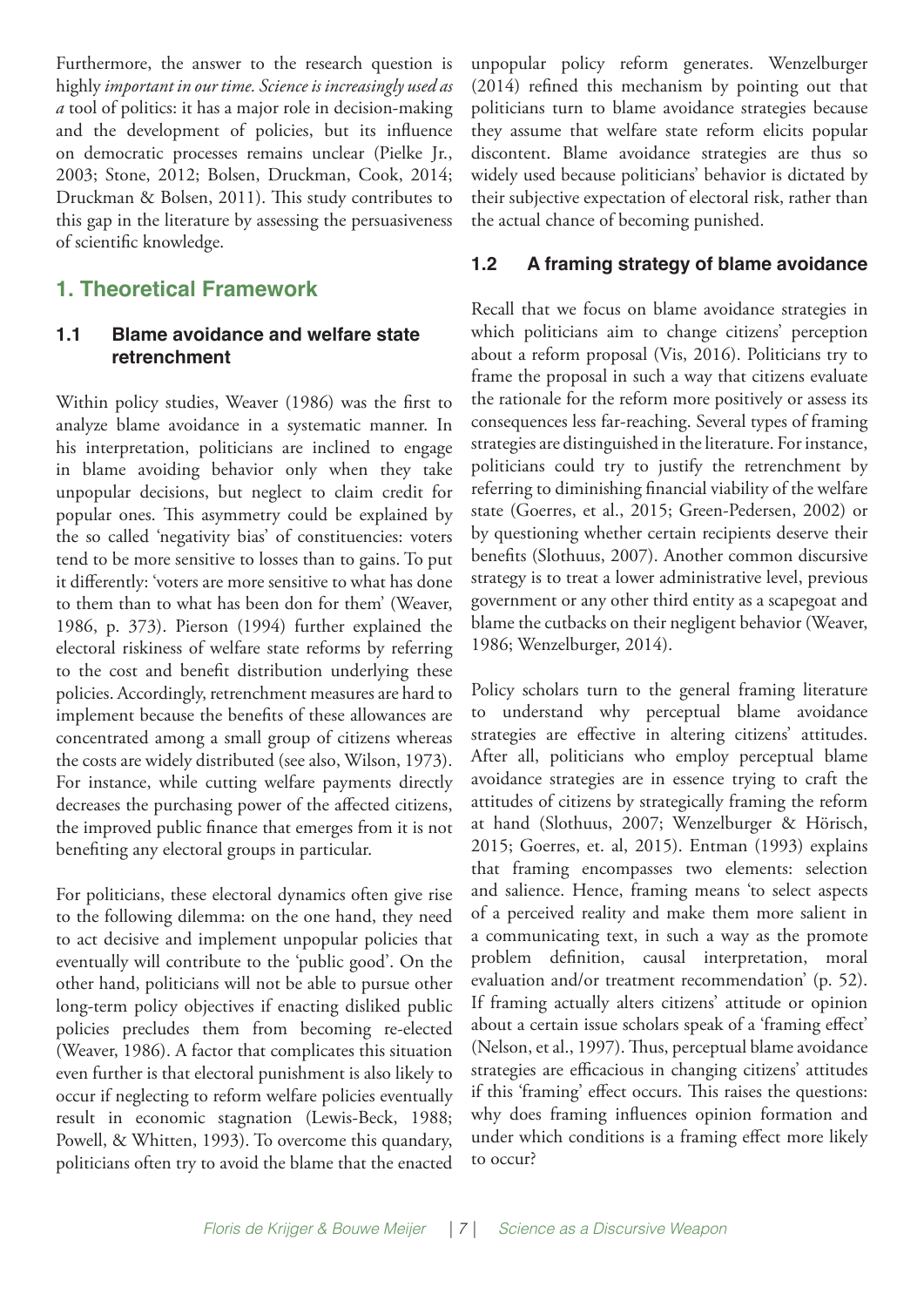Building on insights from social-psychology Chong & Druckman (2007a) explained that framing effects are likely to take place if a frame is available, accessible and applicable to an individual. First, a frame is considered to be available if an individual is able to understand the content of the message that is being articulated. For example, in times of economic downturn politicians often justify welfare state reform by stating that the current welfare state arrangement has become financially untenable. This framing strategy will only be effective if citizens understand the connection between the state of the economy and the tenability of generous social benefits. Second, a framing effect increases if a message is cognitively accessible. With this criterion, they meant that a frame must feel familiar to an individual and needs to be recognized in order bring about an effect. For instance, when a politician blames the necessity to reform on mismanagement of the preceding government, this will influence citizens' attitudes if this message is accessible in an individual's memory. To increase the accessibility of a frame, politicians often repeat their message over and over again. Thirdly, a frame is applicable when it is compelling for the issues at hand and rhetorically persuasive. Not every frame is convincing in relation to a certain issue. For example, if a politician tries to build support for reforms, a reference to domestic problems such as an aging population or an inefficient bureaucratic apparatus seems more compelling than a remark about the general policy trend in neighboring welfare states.

Applying these insights to our study, we expect that politicians are able to influence citizens' attitudes about a proposed welfare state reform through framing. An assumption underlying this expectation is that citizens do not like to think deeply about complex political problems and are therefore susceptible to refined elite communication (Lau, et al. 1991). Hence, politicians enjoy a considerable amount of leeway to steer opinion formation into a certain direction and manipulate the attitudes about reform proposals. Hitherto, some studies have found that perceptual blame avoidance strategies could directly affect citizens' attitudes (Slothuus, 2007; Wenzelburger, 2014; Wenzelburger & Hörisch). In this article, we will test whether this finding replicable in a different context: the Netherlands. Our first hypotheses reads:

*H1: The use of perceptual blame avoidance strategies will positively influence citizens' attitude towards welfare state retrenchment through framing.* 

## **1.3 Scientific knowledge and perceptual blame avoidance**

In modern democracies, politicians recurrently refer to experts, facts, or scientific evidence as a strategy to increase the persuasiveness of their political message. Nelson & Oxley (1999) explained that this practice is also prevailing when it comes to communication and debates about welfare state reforms. Politicians who favor welfare state retrenchment not only motivate their standpoints with ideological arguments – such as the ideal of a small government − but also fight many of their battles on more factual grounds.

Stone (2012) compellingly disentangles the rationale behind the usage of science in political communication. Science has the ability to give a political decision and a-political connotation and is therefore often used as an instrument to resolve political conflict ('let the facts speak for themselves'). Using scientific knowledge to motivate policy reform potentially makes proposed measures appear as more substantiated, thorough and trustworthy –especially among those citizen with high levels of trust in science (Bolsen, et al., 2014). According to Stone (2012) referencing scientific evidence is most effective in persuading an audience if this information is embodied in numerical data. After all, numbers − to borrow Stone's idiom − impart an 'aura of expertise and authority' and symbolize 'precision, accuracy and objectivity' in our western culture (p. 191, 197). Following this line of reasoning, we could expect that public opinion about welfare state retrenchment will become less negative when politicians support the necessity of unpopular decision with scientific evidence. Our second hypothesis reads:

*H2: Blame avoidance strategies that aim to alter citizen' perceptions are more successful if the posed arguments are backed by scientific evidence.* 

# **2. Methods**

#### **2.1 Setting and context**

The experiment revolved around a policy reform that was actually initiated in Denmark in 2013. The respondents read a news article about a proposal from the Danish government to reduce the duration of unemployment benefits from four to two years. To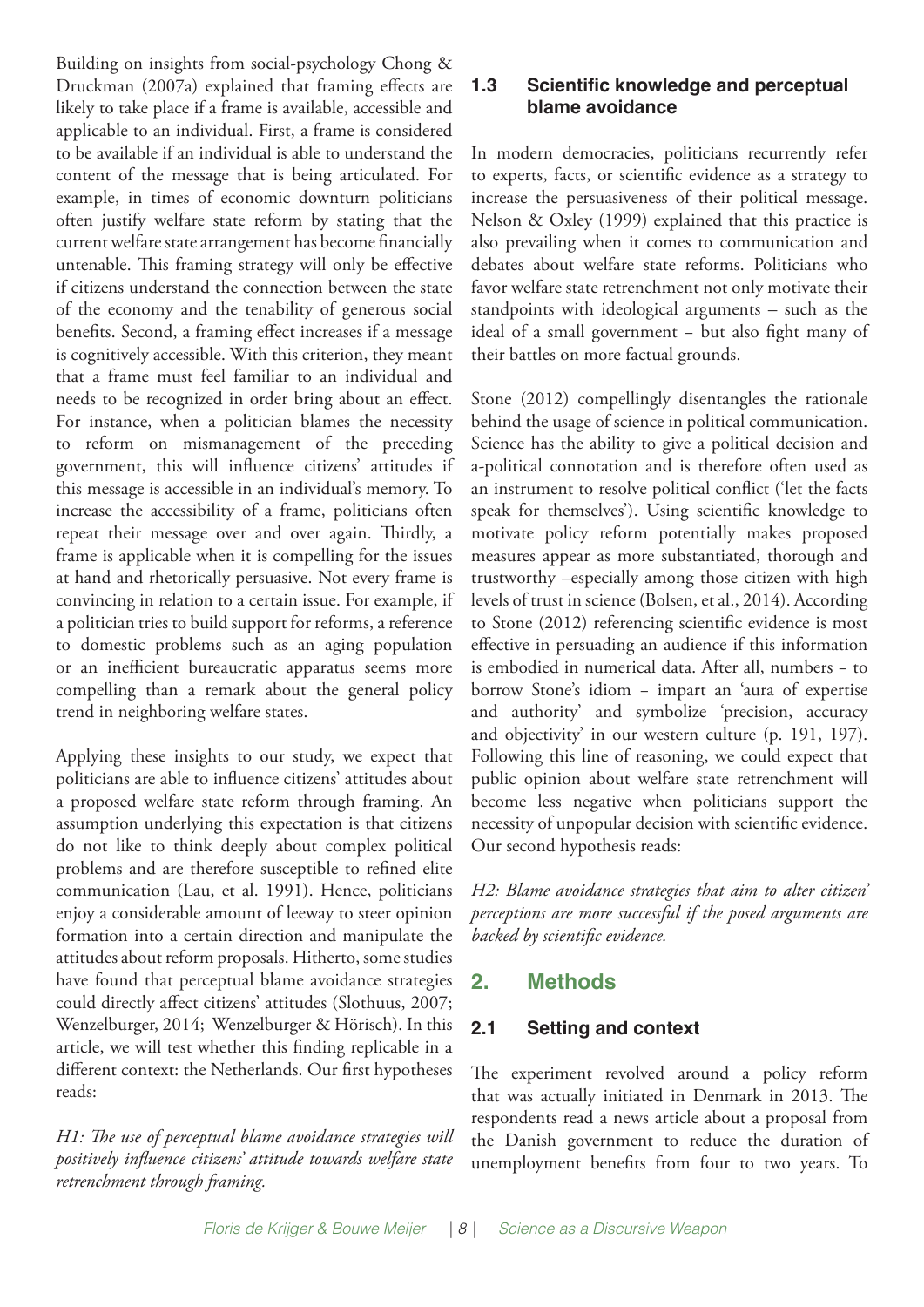prevent priming the respondents towards a certain hypothesis, the instruction outlined that the experiment examined how people formed their opinion of the welfare state. The decision to include a Danish case was underpinned by three reasons. Firstly, it decreased the risk of a prior knowledge bias because Dutch citizens are not too familiar with Danish politics. Previous research indicates that the framing effect will increase if citizens possess prior knowledge about a certain topic (Druckman & Nelson, 2003). Familiarity enhances this effect because it increases the likelihood that the features emphasized in the frame are available and accessible for the individual (see §2.2). Choosing Denmark enabled us to control for this bias and isolate the direct effect of perceptual blame avoidance more accurately. Secondly, Denmark and the Netherlands share important characteristics: both countries have extensive welfare states and they went through more or less the same economic developments (Green-Pedersen, 2002). This ensured that the respondents could still relate to the reforms in general, despite their lack of knowledge on the specific Danish welfare cuts. Thirdly, previous literature indicated that Denmark has been particularly successful in applying blame avoidance strategies (Cox, 2001; Green-Pedersen, 2002). This enhanced the ecological validity (i.e. the realism of the setting) of our study.

The software program Qualtrics was used to conduct an online survey experiment. This method benefits from the strengths of both methodological traditions: surveys are generally strong on external validity (Bryman, 2012) while experiments have a high degree of internal validity (Blom-Hansen, Morton, & Serritzlew, 2015). Hence, it was possible to make reliable causal inferences without harming the external validity of the results (see for reflection on the external validity of this study §3.4). Moreover, conducting the experiment online enhanced the 'mundane realism' of the experiment, because many young people – a cohort ubiquitous in our study – get their news from online sources. A recent study found that 74% of the adults between 18 and 34 consume their news online (Schlachter, 2009). In other words, reading the news articles online reflected the way people actually follow the news.

#### **2.2 Experimental procedure**

The experiment employs a basic between-subjects design, with three different groups: a control group that only read factual information about the reforms,

without a blame avoidance strategy (CG), a group that received a blame avoidance strategy supplemented with a general motivation for welfare cuts (TG1), and a group that read a news article with a blame avoidance strategy that was supported by scientific knowledge (TG2). The general motivation for welfare retrenchment in the second group was added to rule out the possibility that any motivation increases the persuasiveness of the blame avoidance strategy – and not the deployment of scientific knowledge per se. To enhance the causal validity of our results, the respondents were randomly assigned to the different articles (Morton & Williams, 2010).

The pivotal narrative in the articles entailed that the Danish Prime Minister Helle Thorning-Schmidt enacted substantial cuts in unemployment benefits. Following previous perceptual blame avoidance studies, we manipulated the headline, one paragraph and one quote in the texts while keeping the rest of the articles identical (Goerres, et. al, 2015; Slothuus, 2007; Wenzelburger & Hörisch, 2016; Wenzelburger, 2014). The drawback of manipulating three elements of the article is that it is difficult to pinpoint which aspect of the manipulation actually caused variation in the dependent variable. However, manipulating only one element of the article would have impinged heavily upon the ecological validity of our study – a frame encompasses a coherent narrative about a reform, and this coherence has to emerge from the articles as well.

Many framing studies have either used fictional or non-fictional news reports as experimental stimuli (Nelson, 2004; Nelson et al., 1997; Wenzelburger, 2014). In this project, we have taken the best of both strategies by using existing news articles as input for the manipulations. Following this approach, we decreased the artificiality of our study but, simultaneously, maintained in control over the exact nature of our manipulations. We conducted a pre-test among a small group of students ( $N = 25$ ) in which we evaluated the degree of realism and neutrality of three different article layouts. Furthermore, the content of the vignettes was appraised and criticized by a Dutch journalist on the same parameters. Consequently, the vignettes mimicked the lay-out, content and style of actual online news articles as close as possible (see Appendix I).

To measure the framing effect of the perceptual blame avoidance strategy, respondents received a pre- and post-test questionnaire. The questionnaire started with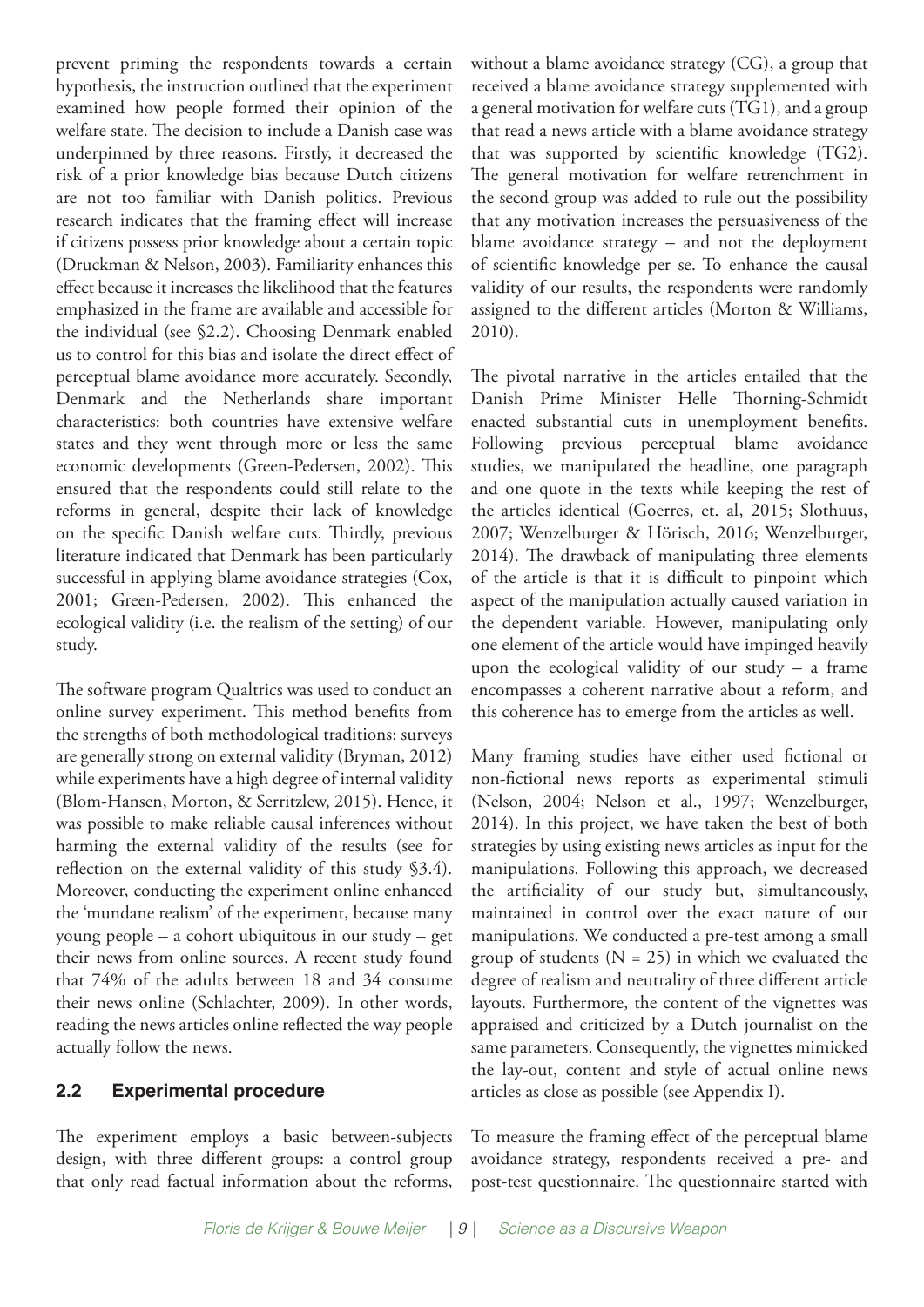some general background characteristic such as age, gender and educational level. Subsequently, the subjects read one of the manipulated news-articles about the Danish policy reform and answered several questions about the measure taken. A psychometric personality scale was presented after this section to mitigate the chance that our treatment affected answers on the questions following the treatment. With this procedure, we tried to neutralize potential priming effects evoked by the news article and to lessen a post-treatment bias regarding the control variables (Montgomery, Nyhan, & Torres,  $2016$ .<sup>1</sup> Finally, three control variables were measured, followed by a manipulation check and short debriefing about the experiment.<sup>2</sup>

#### **Figure 1. Experimental conditions**



#### **2.3 Measurements**

The independent variable of this study was the perceptual blame avoidance strategy employed by the Danish prime-minister. The news article that the respondents had to read was an exponent of the 'damned if you do, damned if you don't' frame (Vis & Van Kersbergen, 2007). In this widely used story line, politicians emphasize that the status quo is untenable and stress that policy change is necessary regardless the potential negative consequences (Wenzelburger, 2011). This blame avoidance strategy essentially depoliticizes the reform, by claiming that reform is the only option – independent of party preferences or the political interests

of the government. Employing this strategy in our experiment was logical because the Danish government actually used this frame to justify the retrenchment of unemployment benefits in 2013.

The use of scientific evidence was included as a moderating variable in this study. Like the 'damned if you do, damned if you don't' narrative, deploying scientific evidence is a widely used strategy to depoliticize controversial decision-making (Pielke Jr., 2003: Stone, 2012). To test if references to scientific evidence strengthens the effect of the perceptual blame avoidance strategy, our second manipulation consisted of both elements. In this news article, the prime minister still emphasized that the current welfare system had become financially untenable, but was now supporting this assertion with evidence from economics and policy science. Framing research has found that citizens' attitude regarding public policy could be altered if support is articulated by a consensus of scientists (Bolsen, et. al. 2014). Hence, the quote of the prime-minister did not refer to one scientific source but to a combination of sources.

Citizens' attitudes regarding the Danish policy reform served as the dependent variable in this study. This measure was based on a three-item scale developed in a comparable study of Wenzelburger (2014).3 After reading the news-article, respondents were asked whether they agreed with the following three statements: (1) 'The austerity measure of the Danish Government is justified', (2) 'I would support the enacted reform if I would have lived in Denmark', and (3) 'It is acceptable to cut unemployment benefits, if financing this support scheme seems untenable in the long run'. The subjects had to answer these statements on a seven-point Likert scale, ranging from 'strongly agree' to 'strongly disagree'. Eventually, these three items were grouped into one variable: Attitudes of Citizens ( $\alpha$  = .881).

Two control variables were measured to reduce the likelihood that factors outside our model distorted the relationship between blame avoidance and attitudes: Risk Exposure and Prior Beliefs. Risk exposure refers to the likelihood that an individual will personally be affected by the reform. In a recent study, Wenzelburger and Hörisch (2016) hypothesized that citizens that bear high risk to become affected by a certain policy reform are more active in processing information about this topic. As a consequence, the framing of welfare state cutbacks was asserted to impact those affected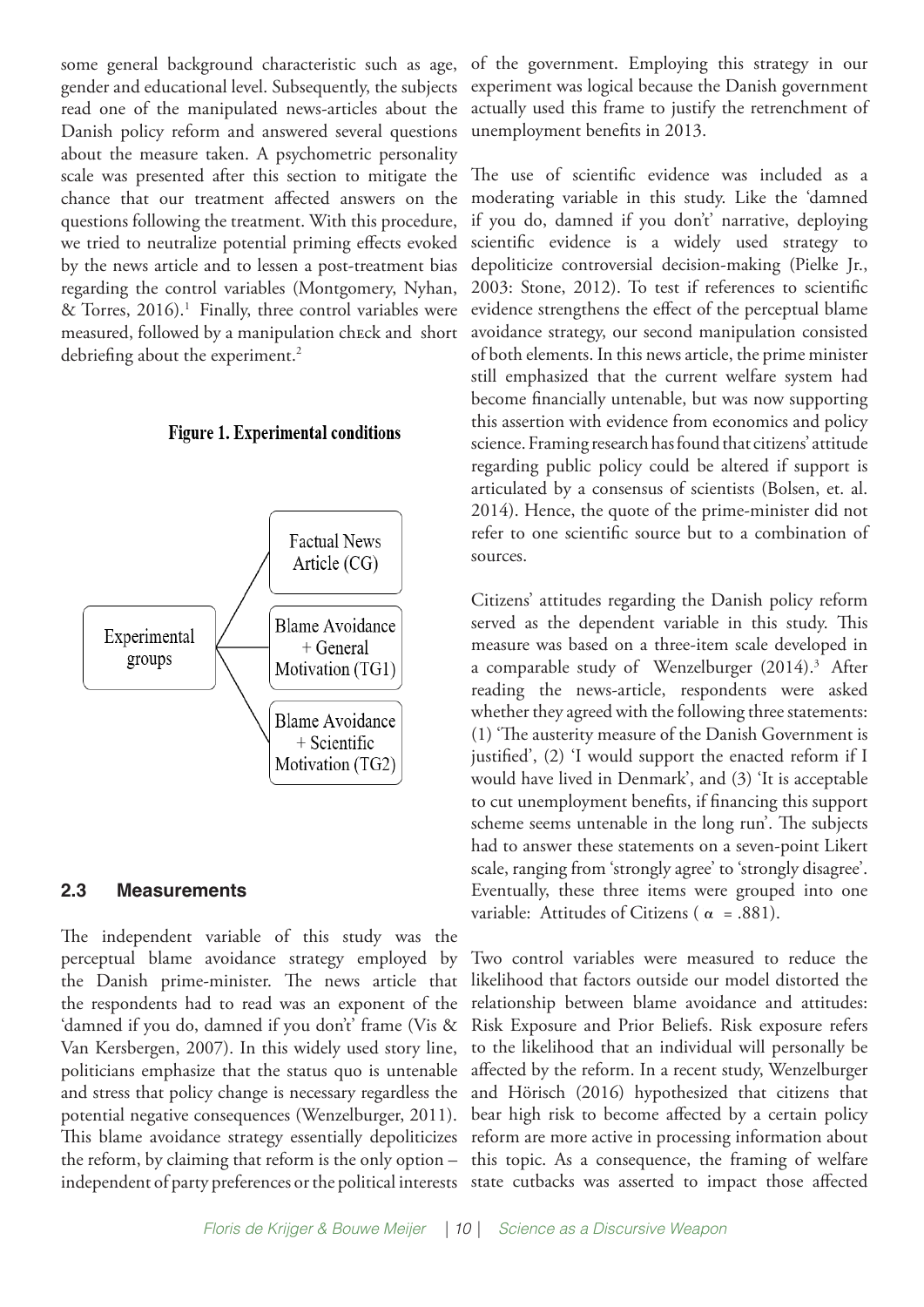individuals more heavily. We measured risk exposure by asking subjects whether they received unemployment benefits themselves or whether they had a family member, partner, or close friend who did – now and in the past.

The second control variable, Prior Beliefs, addressed the opinions that citizens hold personally for whatever reason. Previous research indicates that individuals become less amenable to framing if they have strong values and beliefs that are contradictory to the message that is being articulated (Chong & Druckman, 2007). Attitudes about social justice, equality and solidarity are often found to be important to citizens' opinion on the welfare state and retrenchment policies in particular (Hasenfeld & Rafferty, 1989; Blekesaune & Quadagno, 2003; Slothuus, 2007). To control for this variable, we asked our subjects to indicate their party preference and respond on an existing five-item scale tapping into their agreement with egalitarian values (Slothuus, 2007). Based on the typology of Castles and Mair (1984), we designated these parties as either 'left' or 'right' in order to create a continuous variable that could be used in our model (i.e. a dummy variable).

web samples yield data comparable in quality to lab experiments (Germine et al., 2012). Since there is hardly any knowledge on the effects of scientific knowledge on the success of blame avoidance strategies, using a convenient sample first is justified. The current study merely serves as a pilot that can herald more research into this topic.

We checked the experimental groups on homogeneity for potentially important background variables and the two control variables (see table 1). This is important, because an equal distribution of these variables decreases the possibility of possible confounding variables (Morton & Williams, 2010). The differences between the control and treatment groups were insignificant for all variables, indicating that these variables did not distort the main effect we wanted to test. The table further demonstrates that 50.5 percent of the respondents was female, and the average age was 31.88. Nearly all subjects (97.1 percent) were highly educated, meaning that the respondent was either enrolled in secondary science education, university of applied sciences, or university.

|                  | % Female                                | Age                                       | %Higher<br>educated                      | Prior<br><b>Beliefs</b><br>$(1-5)$        | %Right-<br>wing                         | Risk<br>Exposure <sup>a</sup>            |
|------------------|-----------------------------------------|-------------------------------------------|------------------------------------------|-------------------------------------------|-----------------------------------------|------------------------------------------|
| Control group    | 53.2                                    | 31.55                                     | 95.7                                     | 3.27                                      | 19.2                                    | .16                                      |
| Group 1          | 48.9                                    | 31.79                                     | 95.7                                     | 3.41                                      | 15.9                                    | .19                                      |
| Group 2          | 48.8                                    | 32.33                                     | 100                                      | 3.51                                      | 12.2                                    | .13                                      |
| Mean             | 50.4                                    | 31.88                                     | 97.1                                     | 3.40                                      | 15.9                                    | .16                                      |
| Difference tests | $Chi$ -square $=$<br>.229<br>$(p=.892)$ | $Chi$ -square $=$<br>65.196<br>$(p=.640)$ | $Chi$ -square $=$<br>1.885<br>$(p=.390)$ | $Chi$ -square $=$<br>40.681<br>$(p=.272)$ | $Chi$ -square $=$<br>.791<br>$(p=.673)$ | $Chi$ -square $=$<br>8.523<br>$(p=.202)$ |

#### Table 1: Sample composition on background variables

<sup>a</sup>A score of 0 means there is no risk at all, and a score of one denotes the highest risk.

#### **2.4 Participants**

Our study employed a convenience sample, consisting of 147 Dutch citizens. Ten respondents were excluded from the analyses because they either took too little time or too much time to read the articles.<sup>4</sup> The experiment was distributed by e-mail and social media, so we relied on the self-selection of the respondents. This does not pose substantial challenges to the quality of the data: previous research demonstrates that self-selected

Besides, the respondents were quite positive towards the welfare state in their prior beliefs (an average of 3.4 on a five-point scale) and political preferences (predominantly left-wing). Subjects were also not substantially exposed to the risk of the treatment  $(M = .16)$ 

Since the background variables are equally distributed among the groups, we did not include them in our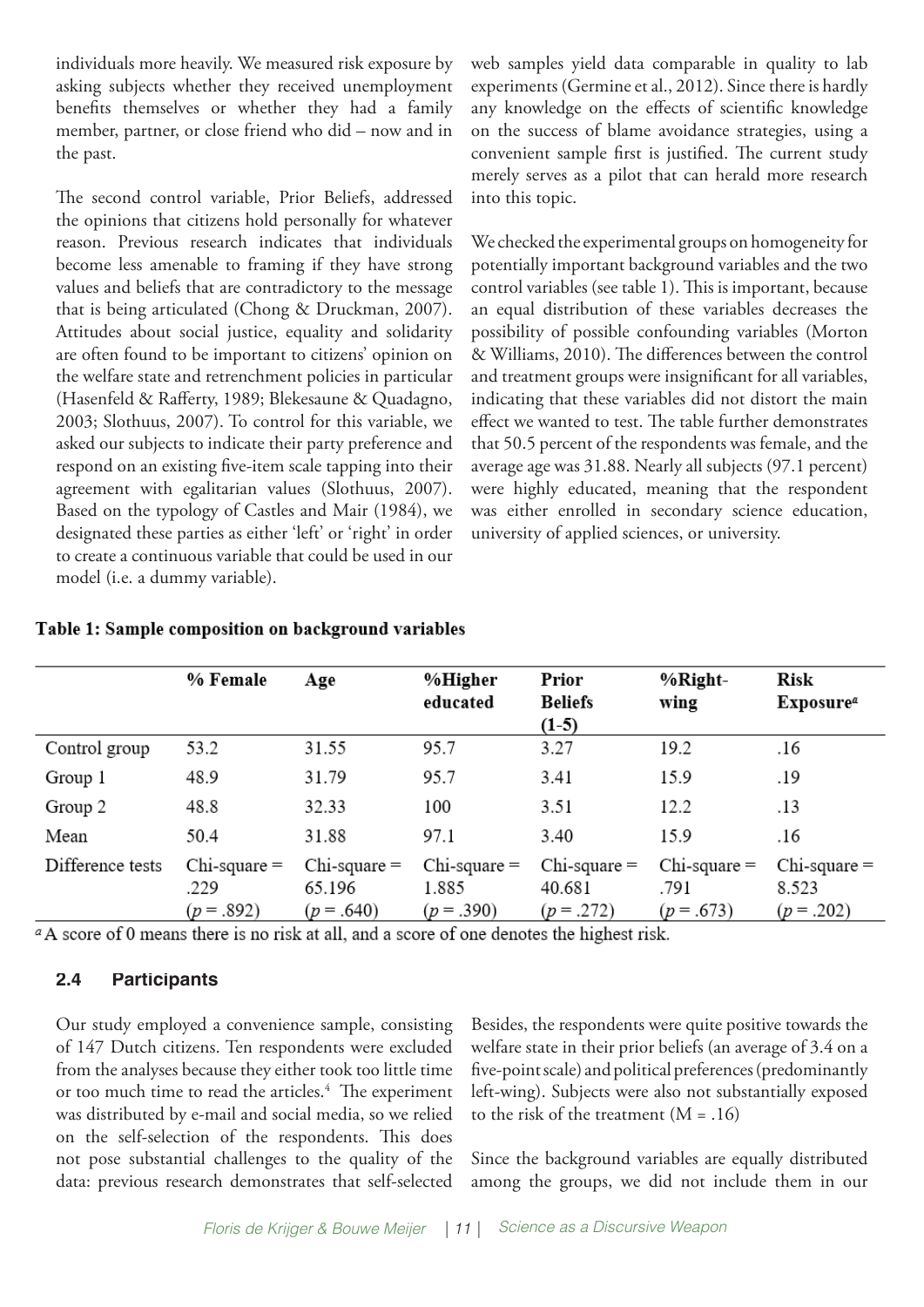ANOVA-model. Although differences in the other control variables were also equally distributed among groups, they were included in our analyses because we theoretically expected them to alter the relationship between blame avoidance and citizen attitudes. We are aware of the fact that our dependent variable, Attitudes of Citizens, is categorical in nature, whereas the dependent variable of an ANOVA should be continuous. However, previous research demonstrates that categorical variables may be treated as continuous when there are six or more categories (Rhemtulla, Brosseau-Liard, & Savalei, 2012).

Furthermore, it should be noted that our sample is not representative of tour target population: the Dutch electorate. As could be expected based on the descriptive statistics of table 1, our sample was particularly dissimilar to the population in terms of age, education level and political preference. Comparison with the population, our respondents were younger, more often highly educated and more likely to vote for left-wing political parties (see table 2). 567 We are aware if this bias in our sample and have taken this into consideration when interpreting the results.

| Table 2. Comparison sample to population. |  |
|-------------------------------------------|--|
|                                           |  |

|                                   | Population | Sample |
|-----------------------------------|------------|--------|
|                                   | (in %)     | (in %) |
| Gender                            |            |        |
| Male                              | 49.2       | 49.6   |
| Female                            | 50.8       | 50.4   |
| Age <sup>5</sup>                  |            |        |
| 18-40                             | 31.6       | 81     |
| 40-65                             | 44.9       | 16.1   |
| 65-80                             | 17.8       | 2.9    |
| $80+$                             | 5.7        | 0      |
| Education <sup>6</sup>            |            |        |
| Lower educated                    | 32.1       | 2.9    |
| Intermediate educated             | 38.6       | 2.9    |
| Higher educated                   | 27.9       | 94.2   |
| Political preference <sup>7</sup> |            |        |
| Right-wing                        | 50.7       | 15.3   |
| Left-wing                         | 47.9       | 81     |

Source: Stateline.cbs.nl; Kiesraad (2017).

#### **4. Results**

#### **4.1 Blame avoidance effects**

Our first hypothesis suggested that perceptual blame avoidance strategies would positively influence citizens' attitudes. In other words, respondents who read the news articles with the blame avoidance frames (i.e. treatment groups 1 and 2) would be more positive about the welfare retrenchment than the ones who received the factual description of the reform (i.e. the control group). Figure 2 depicts the differences between the control and treatment groups on the dependent variable (Attitudes of Citizens). The figure demonstrates that there were only minor differences between the groups, but these differences were not statistically significant  $(F = .369, p = .692)$ . Hence, there is no evidence to support the first hypothesis: the attitudes regarding the policy reform were almost identical and insignificant in the three experimental groups.

The figure two not only illustrates that the differences between the groups were marginal, but also that the respondents were rather positive about the Danish welfare retrenchment. Contrary to the New Politics Thesis – which states that voters resent reforms – the respondents in our sample did on average 'slightly agree' with the proposed welfare cuts  $(M = 5.03$  on a seven-point Likert scale). This is clearly not the result of the blame avoidance strategy: even the subjects in the control group who only received a factual description of the reform were positive about the proposed cutbacks  $(M = 4.89)$ . This surprising finding is related to a recent stream of literature in which welfare state retrenchment does not appear to be electorally risky (Bonoli, 2012; Davidsson & Marx, 2013; Elmelund-Præstekær & Emmenegger, 2013).

A second step in the analysis was to carry out an ANOVA with control variables (see table 3). Including control variables rules out the possibility that underlying factors, such as risk exposure and prior beliefs, influence the attitudes of citizens. Again, the effect of blame avoidance on attitudes was not significant ( $F = .553$ ,  $p = .577$ ), indicating that the attitudes did not differ between the groups. In other words, incorporating a blame avoidance strategy had no positive effect on the attitudes towards the reform.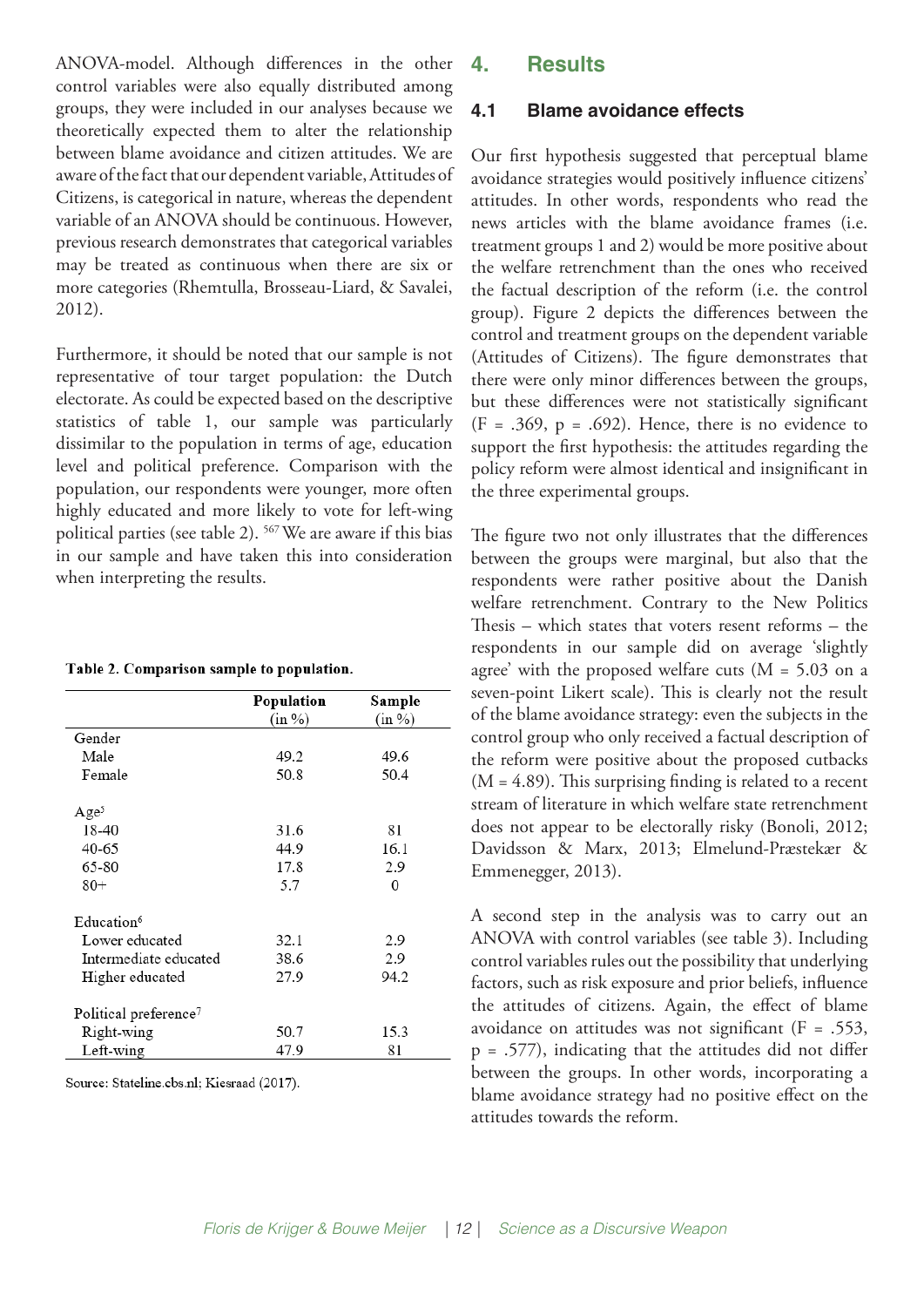

# **Table 3: Effects on Attitude of Citizens**

|                         | <b>Attitude of Citizens</b> |         |      |  |
|-------------------------|-----------------------------|---------|------|--|
| <b>Variables</b>        | F                           | $Eta^2$ | ₽    |  |
| Factors                 |                             |         |      |  |
| Blame Avoidance         | .553                        | .010    | .577 |  |
| Covariates              |                             |         |      |  |
| Prior Beliefs           | 1.315                       | .012    | .254 |  |
| Vote                    | .464                        | .004    | .497 |  |
| Risk Exposure           | .040                        | .000    | .843 |  |
| Intercept               | 338.425                     | .760    | .000 |  |
| Df1, Df2                | 5, 113                      |         |      |  |
| F                       | .826                        | .037    | .534 |  |
| $\mathbb{R}^2$          | .037                        |         |      |  |
| Adjusted $\mathbb{R}^2$ | .008                        |         |      |  |
| $N = 113$               |                             |         |      |  |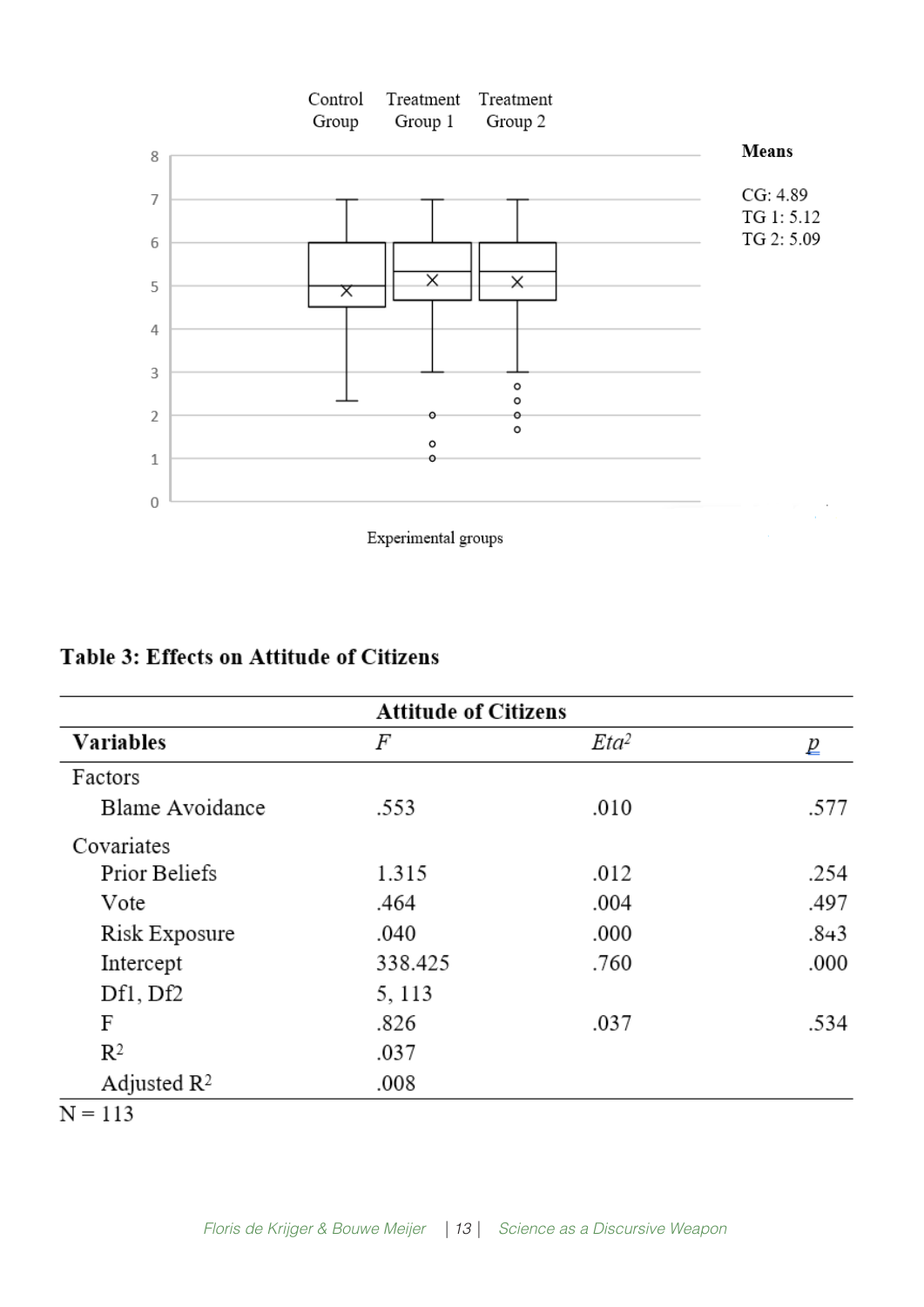In fact, the adjusted R-squared of .008 implies that our overall model is a very weak predictor for variations in attitudes of citizens. The same finding can be obtained from the eta-squared (i.e. the explained variance of a single variable): none of the variables explained a substantial part of the variance. Our results suggest that blame avoidance does not have a significant positive effect on the attitudes of the respondents.

A possible explanation for lack of variation on the dependent variable is that the manipulation did not have the intended effect on the respondents. Or to put it differently: although the news articles comprised a certain frame, the subjects may not have perceived the frame. We administered three questions in the post-test questionnaire to check whether they could still come up with the relevant aspects of the article. These tests elucidate that the lack of variation is not the result of a failed manipulation. Firstly, 97.1 percent of the respondents still remembered that Denmark was the country in which the reform was proposed. Besides, 96.2 percent of the subjects in treatment group 1 filled out at least one valid reason for the reforms (out of three). And 84.1 percent of the subjects in treatment group 2 correctly remembered that scientific knowledge was used to justify the reforms. These findings indicate that the insignificant results cannot be attributed to a flawed manipulation.

#### **4.2 Moderating effect of scientific evidence**

The second hypothesis read that blame avoidance strategies are more successful when the frame is supported by scientific knowledge. Since our experimental design encompassed three groups, a post-hoc test was required to outline the specific difference between the general blame avoidance group and the group with scientific knowledge. This study employed a Tukey's HSD to detect whether the differences between the groups were significant. As table 4 illustrates, none of the group means were significantly different. In fact, the group that read an article with scientific knowledge (TG2) reported an even less positive attitude towards the reform, albeit marginally (.030). We can thus conclude

## **5. Conclusion and discussion**

The findings of this study suggest that the deployment of perceptual blame avoidance strategies does not positively influence the attitudes of the highly educated, left-wing respondents of our study – not even if supplemented by rather objective scientific evidence. However, the most striking finding of this study is not so much that blame avoidance strategies did not influence attitudes, but rather that people do not necessarily oppose welfare reforms: in all experimental groups, the respondents were quite positive about the Danish proposal to shorten the duration of unemployment benefits. Given the general positive attitude towards the reforms, it is by no means surprising that blame avoidance strategies did not work. Most respondents simply approved of the reforms, whereas avoiding the blame is only required when people hold negative attitudes towards retrenchment. In other words, the positive attitudes towards the reforms rendered an assessment of blame avoidance superfluous. Moreover, there was barely any variation on the dependent variable, which makes it impossible to find significant effects.

The question beckons why the Danish government was not electorally punished, as was hypothesized by Paul Pierson (1994). Some explanations have a theoretical background while others may be the result of the design of our study. One theoretical explanation is that shaping opinions towards the welfare state is more complex and context dependent than the New Politics Thesis suggests (Giger & Nelson, 2013; Davidsson & Marx; Petersen, Slothuus, Stubager, & Togeby, 2011). Giger and Nelson (2013) found that ardent supporters of the welfare state may tolerate a retrenchment agenda because they are concerned about its economic costs as well. Although many people favor an egalitarian society, they are realistic about the costs to achieve this ideal at the same time. Hence, voters understand that reforms are necessary. A similar finding was obtained by Davidsson and Marx (2013), who found that positive welfare state attitudes are often matched with a conflicting preference to improve labor market performance.

#### Table 4: Mean differences experimental groups (with  $p$ -values)

| <b>Variables</b>                                              | Control Group | Treatment Group 1 | Treatment Group 2 |
|---------------------------------------------------------------|---------------|-------------------|-------------------|
| Control Group                                                 |               |                   |                   |
| Treatment Group 1                                             | .234(.710)    |                   |                   |
| Treatment Group 2                                             | .207(.775)    | $-.030(.995)$     |                   |
| Post-hoc comparison using Tukey's HSD, mean differences shown |               |                   |                   |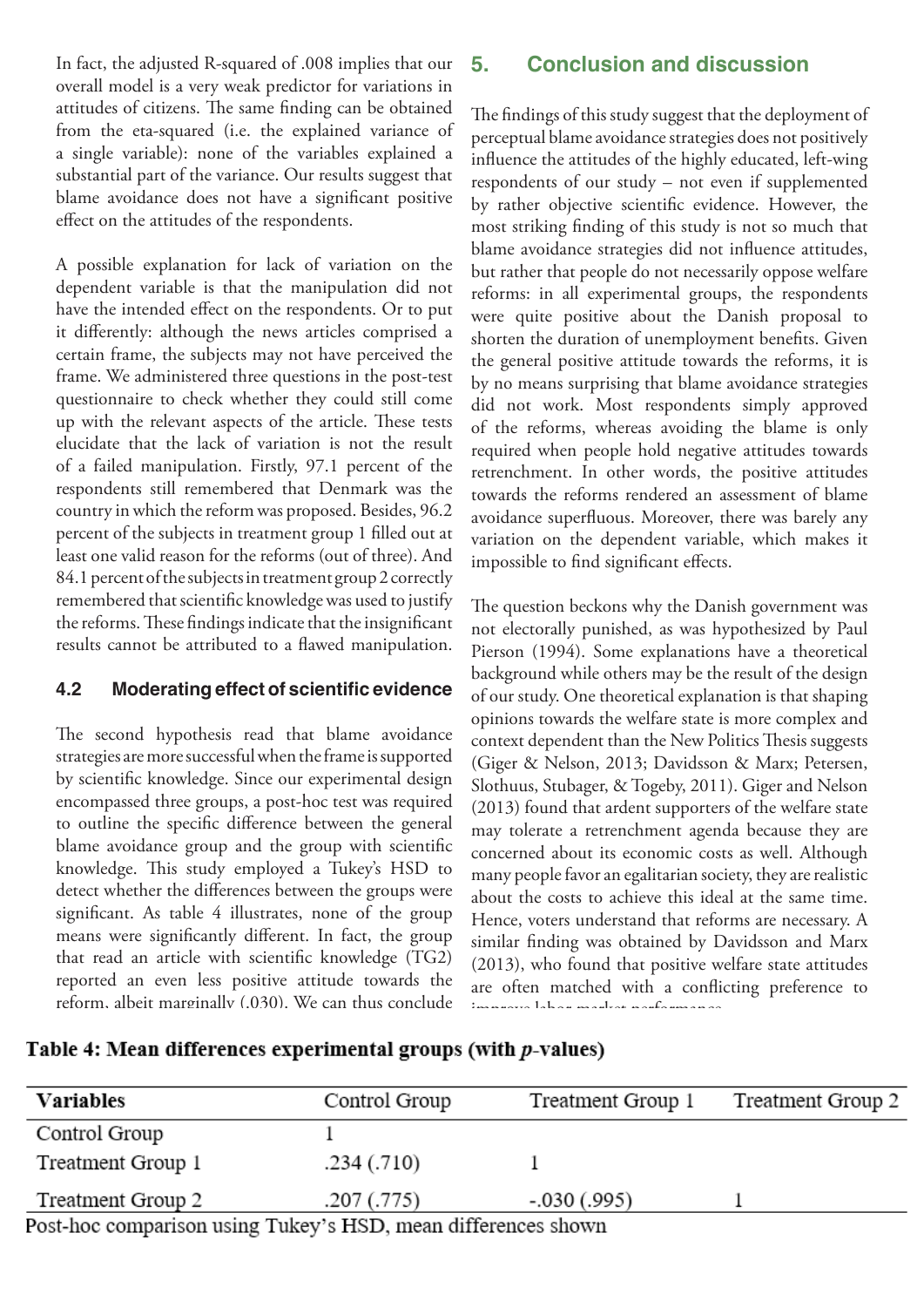A second theoretical explanation that is that is particularly important for our study is the type of reform. Numerous studies found that reforming the labor market results in less opposition than life-course related programs – reforms that affect every citizen and not just the employed. Opinion research indicates that people generally believe that everyone who physically and mentally able to work should do so (Jensen, 2012; Tromborg, 2014; Zohlnhöfer, Wolf, & Wenzelburger, 2013). This may be one explanation for the positive attitude towards the reform of our study, which essentially focused on the less contested labor market.

A more methodological reason for not finding any effect is that the vignettes were about a different welfare state: a Danish reform was assessed by Dutch respondents. It seems plausible that the Dutch respondents are not solidary with a Danish reform, because it does not affect them directly. Moreover, the Netherlands has an unemployment benefit system that is similar to the Danish system after the reform. In the Netherlands, the duration of the unemployment is shorter than four years already, so the Danish reform may not seem too radical. It could be possible that citizens take the differences and similarities between their own and other welfare states into account, when constructing their attitudes about reforms proposals. To detect whether these underlying motivations actually had played a role, future studies should supplement experiments with qualitative interviews to descry these processes of opinion construction. For example, it would be interesting to ask left-wing respondents who favor an extensive welfare state why they consider reforms in neighboring countries to be acceptable.

Another methodological limitation that may have influenced the results is the homogeneity of our sample: our study mainly relied on young, left-wing and highly educated respondents that do not form a sound reflection of the Dutch voters. In other words, we can merely conclude that perceptual blame avoidance does not have a positive effect on the attitudes of highly educated adolescents with a left-wing political orientation. This may not be a surprise: young voters have not yet entered the labor market, so the consequences of reform may seem somewhat 'distant'. Besides, highly-educated citizens are less likely to get unemployed in the longrun and are therefore less exposed to the risk of the treatment (see §3.4). We do acknowledge that other samples could have produced different results. Lowereducated or more senior (e.g. 50-65 years) citizens,

for example, more often face difficulties finding a job after unemployment, which makes them vulnerable less prone to approve of the reform.

Finally, the respondents may have acted differently because they engaged in an experiment – a phenomenon that is called the 'experimental effect' (Morton & Williams, 2010). Reading a news article on a reform does not come close to the actual shaping of opinions on reforms. In real-life, people read news articles about welfare state reforms against a background of political commotion, media attention, and social turmoil. People will probably react differently when reforms are actually enacted and bring about social upheaval. In sum, we can merely conclude that blame avoidance using scientific knowledge do not affect young and highly educated voters with a leftist political orientation. We therefore propose that the study is replicated with other samples that closely resemble the population of voters.

# **Floris de Krijger**

fmdekrijger@gmail.com

# **Bouwe Meijer**

bouwemeijer92@gmail.com

Footnotes

1. A Dutch translation of the short Positive and Negative Affect Schedule (PANAS) was used to neutralize the post-treatment bias (Mackinnon et al, 1999). Respondents were asked to read a 10 different of psychological moods and asked to rate the extent to which "they feel this way in general". We used the 5-point Likert scale developed by Watson & Clarke (1999) to measure respondents' personalities.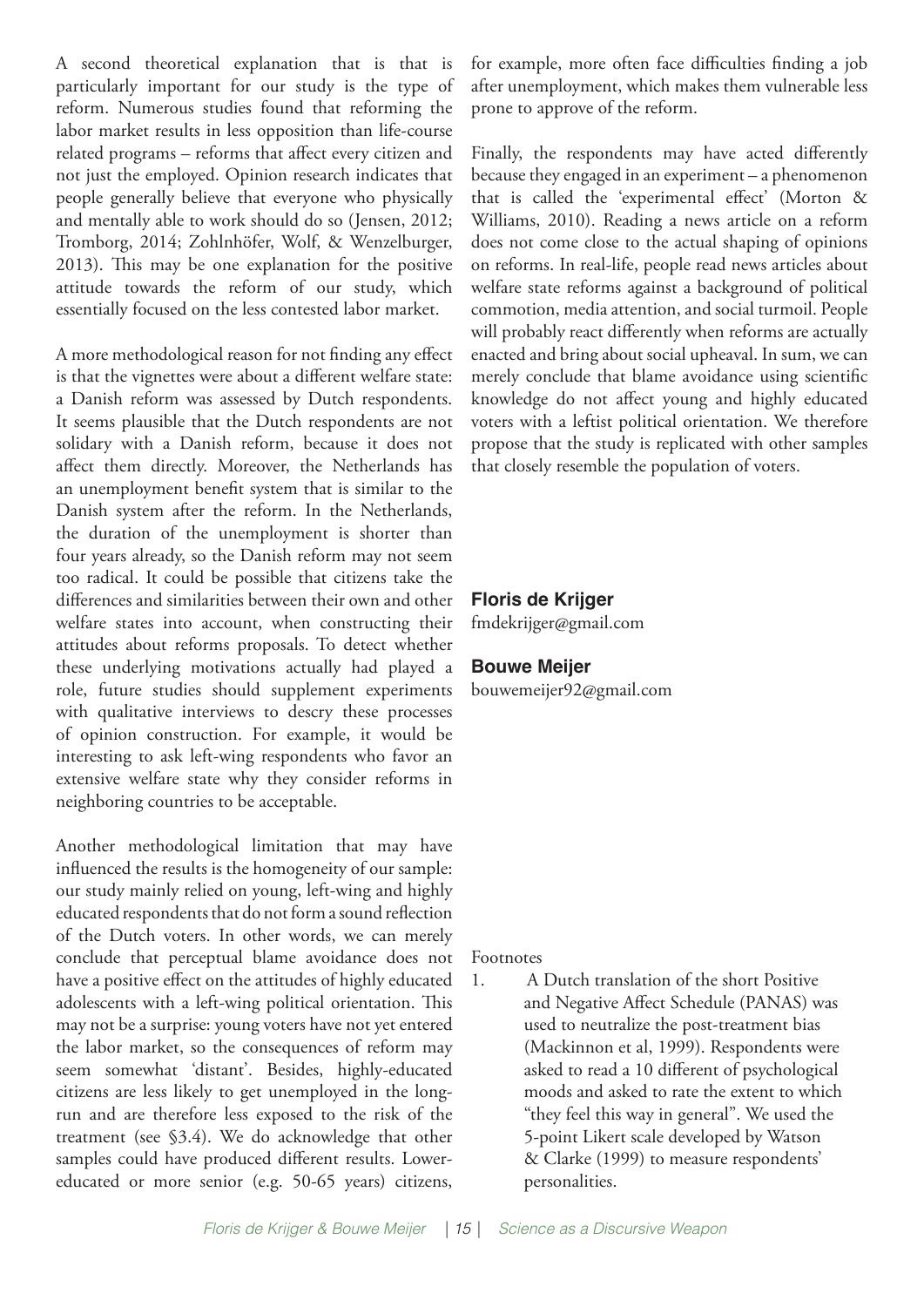- 2. To check whether the manipulation was perceived as intended, we used two strategies. First we measured the time the respondents took to read the news article ('Attention check'). Second, we asked three content related questions about the news article at the end of our post-test survey.
- 3. One item of the construct was deleted because it focused on the credibility of the source and not on the credibility of the frame itself.
- 4. This poses a problem because people may not have read the article well if they read it too quickly, and people might have been distracted by something else if they took too much time. Respondents who spent less than 22 seconds or more than 240 seconds were excluded. We decided on this cut-off point because these observations clearly deviated from the general pattern
- 5. First age group in population based encompasses the age of 20 till 40.
- 6. Level of higher education in population of Dutch citizens older than 15 (instead of 18).
- 7. Left-wing/right wing ratio based on national parliamentary election outcomes of 2017 (only the biggest 13 parties were included).

#### **References**

- Blom-Hansen, J., Morton, R., & Serritzlew, S. (2015). Experiments in Public Management Research. *International Public Management Journal, 18*(2), 151-170.
- Bonoli, G. (2012). Blame Avoidance and Credit Claiming Revisited. In G. Bonoli & D. Natali (Eds.), *The Politics of the New Welfare State* (pp. 93-110). Oxford: Oxford University Press.
- Brewer, P. R. (2001). Value Words and Lizard Brains: Do Citizens Deliberate About Appeals to Their Core Values? *Political Psychology, 22*(1), 45-64.
- Bryman, A. (2012). *Social Research Methods*. Oxford University Press: Oxford/New York.
- Bolsen, T., Druckman, J.N., Cook, F.L. (2014). How Frames Can Undermine Support for Scientific Adaptations: Politicization and the Status-Quo Bias. *Public Opinion Quarterly, 78*(1), 2014.

Blekesaune, M. & Quadagno, J. (2003). Public Attitudes toward Welfare State Policies: A

Comparative Analysis of 24 Nations. *European Sociological Review, 19(*5), 415-427.

Castles, F. G., & Mair, P. (1984). Left–Right Political Scales: Some 'Expert' Judgments. *European Journal of Political Research, 12*(1), 73- 88.

Chong, D., & Druckman, J.N. (2007). Framing Theory. *Annual Review of Political Science, 10,*  103-126.

Cox, R. H. (2001). The Social Construction of an Imperative: Why Welfare Reform Happened in Denmark and the Netherlands Not in Germany. *World Politics, 53*(3), 463-498

- Davidsson, J.B., & Marx, P. (2013). Losing the Issue, Losing the Vote: Issue Competition and the Reform of Unemployment Insurance in Germany and Sweden. *Political Studies, 61*(3), 505-522.
- Douglas, H. (2009). Science, Policy, and the Value-free Ideal. Pittsburgh: University of Pittsburgh Press.
- Druckman, J. N. (2001). On the Limits of Framing Effects: Who Can frame? *Journal of Politics, 63*(4), 1041-1066.
- Druckman, J.N. & Bolsen, T. (2011). Framing, Motivated Reasoning and Opinions About Emergent Technologies. *Journal of Communication, 61*(4), 659-688.
- Druckman, J.N., & Nelson, K.R. (2003). Framing and Deliberation: How Citizens' Conversations Limit Elite Influence. *American Journal of Political Science, 47*(4), 729-745.
- Elmelund-Præstekær, C., & Klitgaard, M. B. (2012). Policy or Institution? The Political Choice of Retrenchment Strategy. *Journal of European Public Policy, 19*(7), 1089-1107.
- Elmelund‐Præstekær, C., & Emmenegger, P. (2013). Strategic Re‐framing as a Vote Winner: Why Vote‐seeking Governments Pursue Unpopular Reforms. *Scandinavian Political Studies, 36*(1), 23- 42.
- Germine, L., Nakayama, K., Duchaine, B. C.,Chabris, C. F., Chatterjee, G., & Wilmer, J. B. (2012). Is the Web As Good As the Lab? Comparable Performance from Web and Lab in Cognitive/ Perceptual Experiments. *Psychonomic Bulletin & Review, 19*(5), 847-857.
- Giger, N., & Nelson, M. (2013). The Welfare State or the Economy? Preferences, Constituencies, and Strategies for Retrenchment. *European Sociological Review, 2*9(5), 1083-1094.

Goerres, A., Karlsen, R., & Kumlin, S. (2015).Reform Pressures and Perceived Welfare State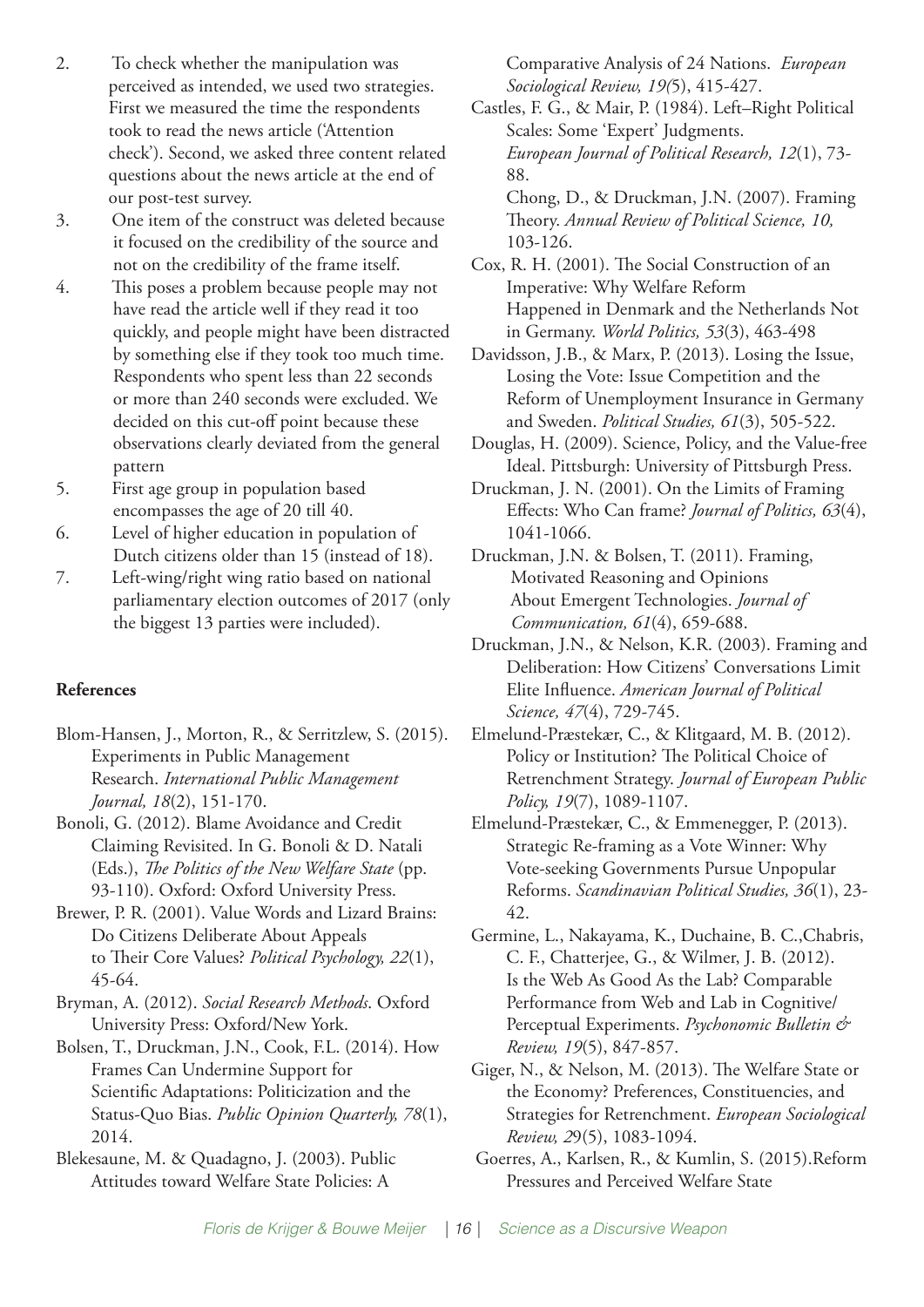Sustainability: A Comparative Survey Experiment. Paper Presented at the conference of the German Political Science Association, Duisburg.

Green-Pedersen, C. (2002). *The Politics of Justification: Party Competition and Welfare-State Retrenchment in Denmark and the Netherlands from 1982 to 1998.* Amsterdam: Amsterdam University Press.

Hasenfeld, Y. & Rafferty, J.A. (1989). The Determinantsof Public Attitudes towards the Welfare State. *Social Forces, 67*(4), 1027-1048.

Jensen, C. (2012). Labour Market- Versus Life Course Related Social Policies: Understanding Cross-Programme Differences. *Journal of European Public Policy, 19*(2), 275-291.

Kiesraad (2017). Uitslag van de verkiezingen van de leden van de Tweede Kamer van 15 maart 2017. Den Haag.

Lau, R. R., Smith, R. A., & Fiske, S. T. (1991) Political Beliefs, Policy Interpretations, and Political Persuasion. *The Journal of Politics, 53*(3), 644-675.

Levy, J.D. (2010). Welfare Retrenchment. In F.G. Castles, S. Leibfield, J. Lewis, H. Obinger, & C. Pierson (Eds.), *The Oxford Handbook of the Welfare State (*pp.552-569). Oxford: Oxford University Press.

Lewis-Beck, M. (1988). Economic and American voter: Past, Present, Future. Political *Behavior, 10*(1), 5-21.

Mackinnon, A., Jorn, A.F., Christensen, H., Korten, A.E., Jacomb, P.A., & Rodgers, B.(1999). A Short Form of the Positive and Negative Affect Schedule: Evaluation of Factorial Validity and Invariances Across Demographic Variables in a Community Sample. *Personality and Individual Differences, 27*(3), 405-416.

McGraw, K. M. (1991). Managing Blame: An Experimental Test of the Effects of Political Accounts. *American Political Science Review, 85*(4), 1133-1157.

Morton, R. B. & Williams, K.C. (2010). *Experimental Political Science and the Study of Causality.* New York: Cambridge University Press.

Montgomery, J. M., Nyhan, B., & Torres, M. (2016 How conditioning on post- Treatment variables can ruin your experiment and what to do about it. Annual meeting of the Midwest Political Science Association, Chicago, IL, April.

Nelson, T. E., Clawson, R. A., & Oxley, Z. M. (1997 Media Framing of a Civil Liberties

Conflict and Its Effect on Tolerance. *American Political Science Review, 91*(3), 567–583.

Nelson, T. E. (2004). Policy Goals, Political Rhetoric and Political Attitudes. J*ournal of Politics,* 66, 581–605.

Petersen, M. B., Slothuus, R., Stubager, R., & Togeby, L. (2011). Deservingness Versus

Values in Public Opinion On Welfare: The utomaticity of the Deservingness Heuristic. E*uropean Journal of Political Research, 50*(1), 24-52.

Pielke Jr., R.A. (2003). The *Honest Broker: Making Sense of Science in Policy and Politics.* Cambridge: Cambridge University Press.

Pierson, P. (1994). *Dismantling the Welfare State? Reagan, Thatcher, and the Politics of Retrenchment*. Cambridge: Cambridge University Press.

Powell, G.B. & Whitten, G.D. (1993). A cross national analysis of economic voting: taking account of the political context. *American Journal of Political Science*, 391-414.

Rhemtulla, M., Brosseau-Liard, P. É., & Savalei, V. (2012). When can categorical variables be treated as continuous? A comparison of robust continuous and categorical SEM estimation methods under suboptimal conditions. *Psychological methods, 17*(3), 354.

Schlachter, C. T. (2009). Newsless: How the American Media is Destroying Democracy. North Charleston: CreateSpace Independent Publishing Platform.

Slothuus, R. (2007). Framing Deservingness to Win Support for Welfare State Retrenchment. *Scandinavian Political Studies, 30*(3), 323-344.

Stone, D. (2012). *Policy Paradox – the art of political decision makin*g. New York/London: W.W. Norton & Company.

Stateline (2017). General census data. Derived from: Stateline.cbs.nl. http://statline.cbs.nl/Statweb/ dome/?TH=3600&LA=nl (18-3-2017).

Tromborg, M. W. (2014). Bringing the Median Voter Back In: The Relationship Between Government Debt, Median Voter Preferences, and Welfare State Spending. *Journal of European Social Policy, 24*(2), 107-121.

Vis, B., & Van Kersbergen, K. (2007). Why and How Do Political Actors Pursue Risky Reforms? *Journal of Theoretical Politics,* 19(2), 153-172.

Vis, B. (2009). Governments and unpopular social policy reform: Biting the bullet or steering clear? *European Journal of Political Research, 48*(1),